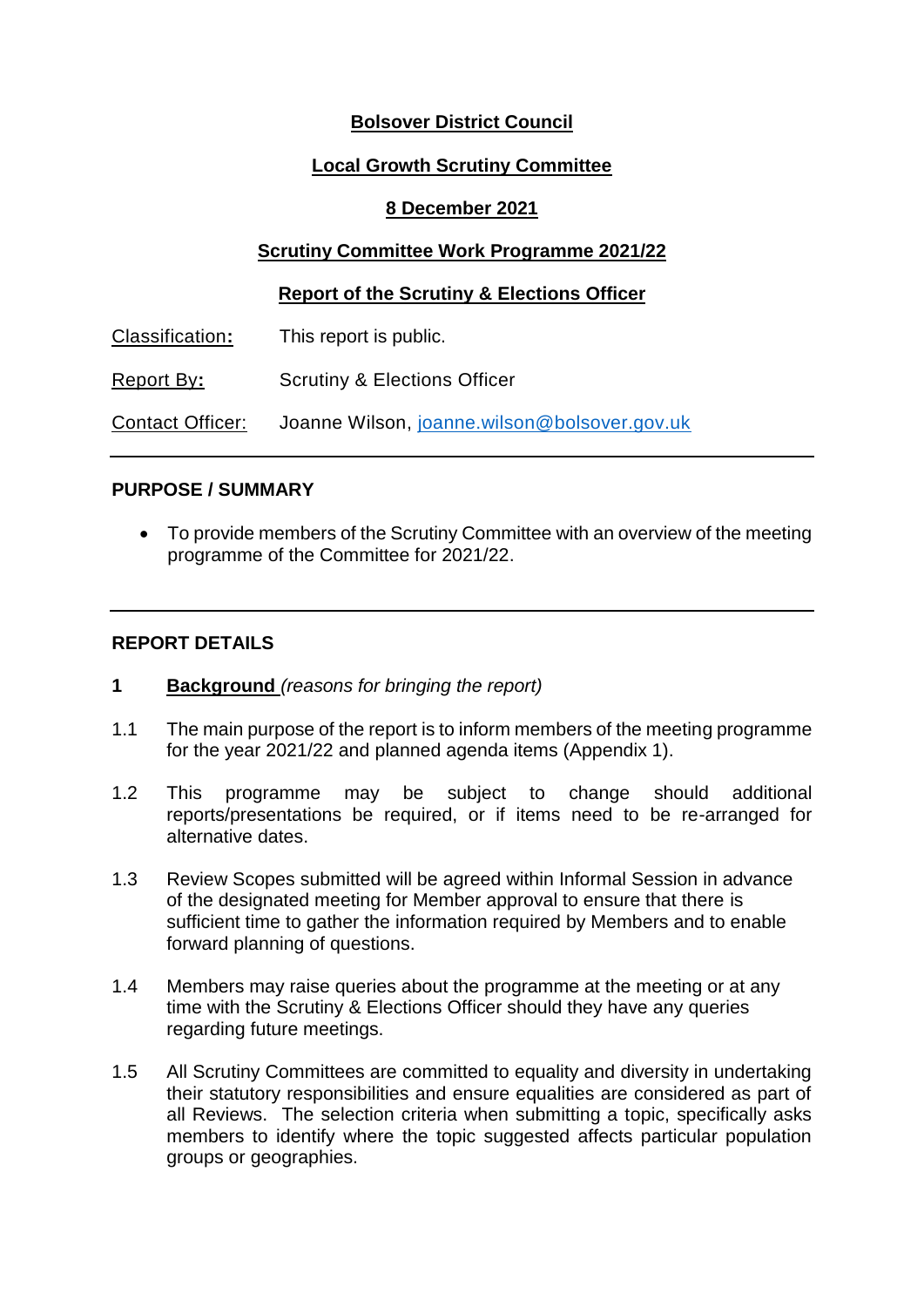- 1.6 The Council has a statutory duty under s.149 Equality Act 2010 to have due regard to the need to advance equality of opportunity and to eliminate discrimination.
- 1.7 As part of the scoping of Reviews, consideration is given to any consultation that could support the evidence gathering process.

## **2. Details of Proposal or Information**

2.1 Attached at Appendix 1 is the meeting schedule for 2021/22 and the proposed agenda items for approval/amendment.

## **3 Reasons for Recommendation**

- 3.1 This report sets the formal Committee Work Programme for 2021/22 and the issues identified for review.
- 3.2 The Scrutiny Programme enables challenge to service delivery both internally and externally across all the Council Ambitions.
- 3.3 The Scrutiny functions outlined in Part 3.6(1) of the Council's Constitution requires each Scrutiny Committee to set an annual work plan.

## **4 Alternative Options and Reasons for Rejection**

4.1 There is no option to reject the report as the Scrutiny functions outlined in Part 3.6(1) of the Council's Constitution requires each Scrutiny Committee to set an annual work plan.

# **RECOMMENDATIONS**

1. That Members review this report and the Programme attached at Appendix 1 for approval and amendment as required. All Members are advised to contact the Scrutiny & Elections Officer should they have any queries regarding future meetings.

#### **IMPLICATIONS**

| <b>Finance and Risk:</b> | Yes⊟ | No $\boxtimes$ |
|--------------------------|------|----------------|
| <b>Details:</b>          |      |                |

None from this report.

On Behalf of the Section 151 Officer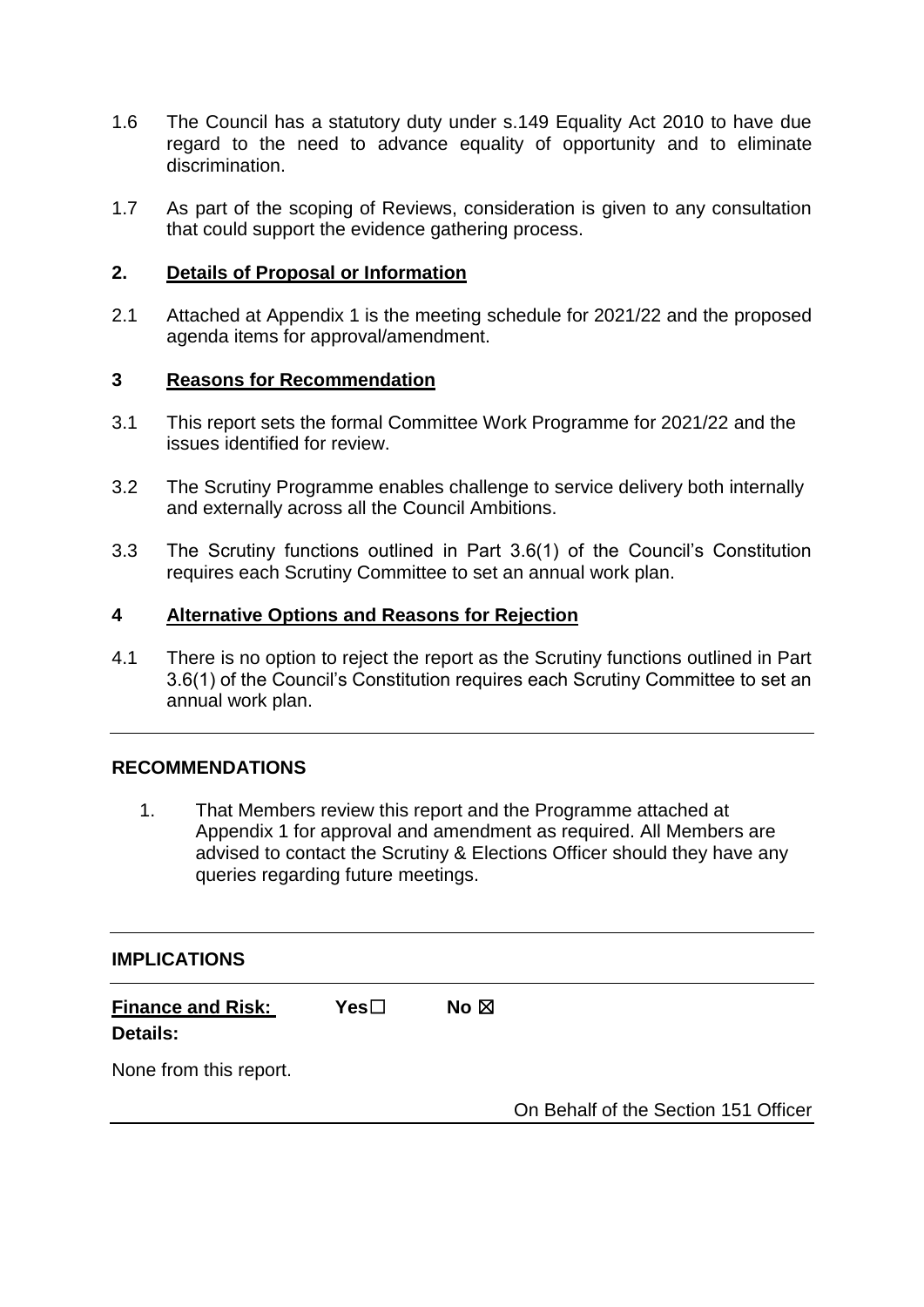# **Legal (including Data Protection):** Yes⊠ No □ **Details:**

In carrying out scrutiny reviews the Council is exercising its scrutiny powers as laid out in s.21 of the Local Government Act 2000 and subsequent legislation which added to/amended these powers e.g. the Local Government and Public Involvement in Health Act 2007.

On Behalf of the Solicitor to the Council

# **Staffing: Yes**☐ **No** ☒ **Details:**

None from this report.

On behalf of the Head of Paid Service

#### **DECISION INFORMATION**

| <b>Decision Information</b>                                                                                                                                                                                                               |                                      |
|-------------------------------------------------------------------------------------------------------------------------------------------------------------------------------------------------------------------------------------------|--------------------------------------|
| Is the decision a Key Decision?<br>A Key Decision is an executive decision which has a<br>significant impact on two or more District wards or<br>which results in income or expenditure to the Council<br>above the following thresholds: | <b>No</b>                            |
| <b>BDC:</b>                                                                                                                                                                                                                               |                                      |
| Revenue - £75,000 $\Box$ Capital - £150,000 $\boxtimes$<br><b>NEDDC:</b>                                                                                                                                                                  |                                      |
| Revenue - £100,000 $\Box$ Capital - £250,000 $\Box$                                                                                                                                                                                       |                                      |
| ⊠ Please indicate which threshold applies                                                                                                                                                                                                 |                                      |
| Is the decision subject to Call-In?                                                                                                                                                                                                       | <b>No</b>                            |
| (Only Key Decisions are subject to Call-In)                                                                                                                                                                                               |                                      |
| <b>District Wards Significantly Affected</b>                                                                                                                                                                                              | N/A                                  |
| <b>Consultation:</b>                                                                                                                                                                                                                      | Yes                                  |
| Leader / Deputy Leader $\square$ Cabinet / Executive $\square$<br>SAMT□ Relevant Service Manager □<br>Members $\Box$ Public $\Box$<br>Other $\Box$                                                                                        | Details:<br><b>Committee Members</b> |